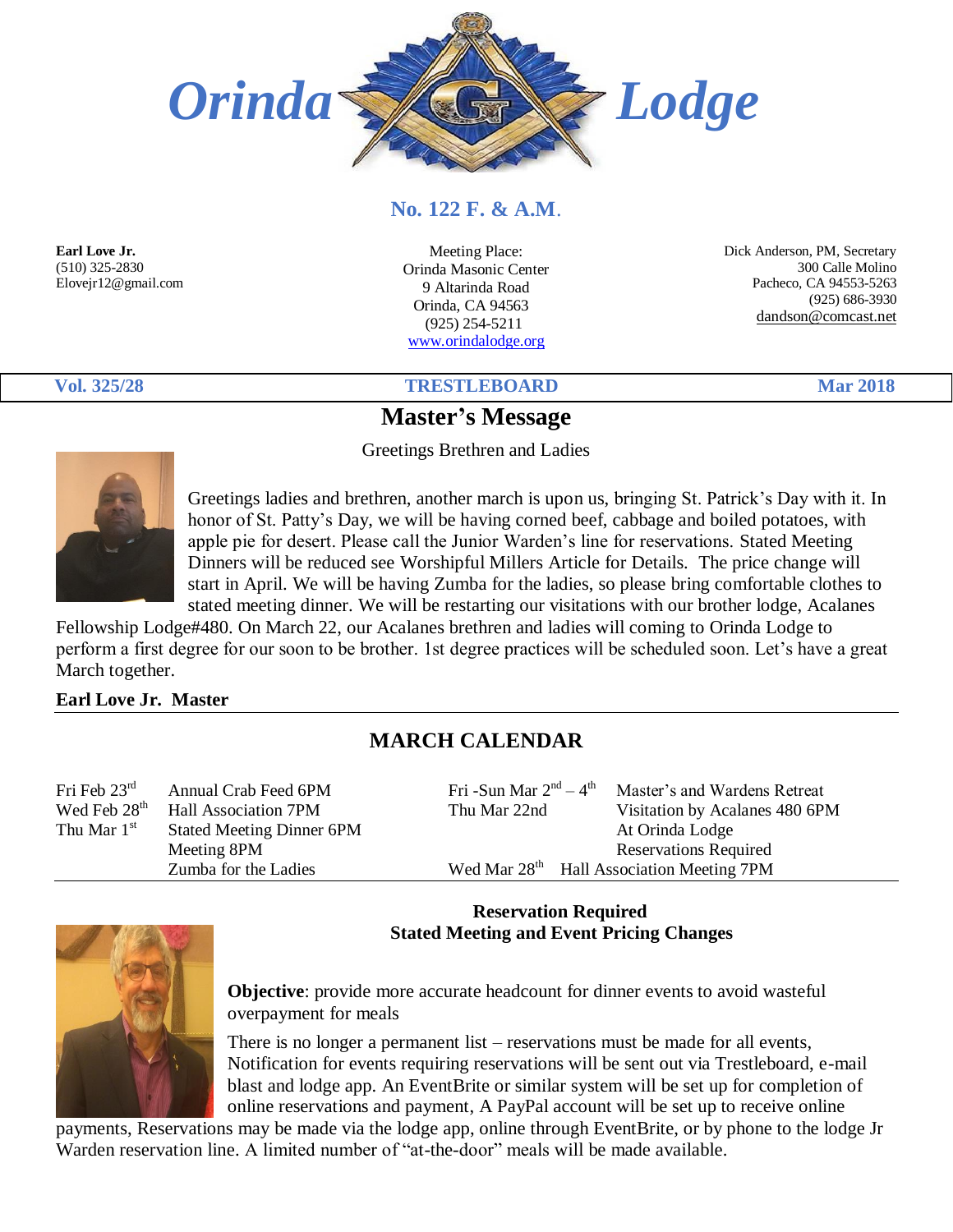Pricing will be on a two-tiered system, with "at-the-door" drop ins paying a \$5.00 premium.

Stated Meeting, the price will be \$10 for reservations and \$15 at the door. Those who make a phone reservation and pay by check or cash at the door will not be charged the \$5.00 premium. Reservations are due by 12:00 noon 2 days prior to the event, unless otherwise noted

Example: stated meeting reservations should be made by noon Tuesday

Note that some special events such as the Crab Feed are subject to earlier deadlines

Reservations made after the deadline are subject to the \$5.00 premium. Meals for widows and children under age 12 will continue to be covered by the lodge, but please make reservations so we get an accurate count.

It is permissible to pay well in advance for events, such as paying for a full year of stated meeting dinners.

Refunds for a missed reservation due to extenuating circumstances will be the decision of the master on a case by case basis. We will endeavor to provide the menu calendar in the Trestleboard and on the Web Page well in advance of the stated meeting dinner. Each meal will include vegetarian and chicken options – please indicate if you have a special preference when making your reservation.

Be on the lookout for additional Trestleboard updates on the roll out of the new reservation system

Fraternally,

#### **Alan Miller, PM**

#### GRAND MASTER'S PROCLAMATION **MARCH 2018 IS YOUTH ORDERS MONTH** *Honoring Our Past, Shaping Our Future*

California Masons honor our enduring relationship with the dedicated youth who participate DeMolay International, Job's Daughters International, and the International Order of Rainbow for Girls. These Masonic youth orders were built upon the same treasured values as our fraternity, and our youth are strengthened alongside our fraternity as we exemplify these values in our own lives.

As we *honor our past*, so do we honor the legacy of the youth who followed in our forefathers' footsteps; those who grew to become our own mentors, champions of brotherly love, relief, and truth. As we work to *shape our future,* we must create dialogues and seek guidance from these youths who will assume the mantle of our fraternal legacy. Together, we will continue to propagate the values of respect, integrity, and compassion – foundational to Freemasonry and essential for civil society.

One of our 2020 Fraternity Plan priorities is *positive impact in society.* What better way to make a lasting positive impact than by lifting up the young people who have turned to Masonic values for guidance? They are the leaders of tomorrow. Imagine what they may achieve with the full support of our brotherhood!

#### **I proclaim March 2018 to be Youth Orders Month in California.**

I direct the master of each lodge to read this proclamation at the February and March stated meetings, and to include it in the lodge Trestleboard. I urge every lodge to plan a special meeting or program to demonstrate their support of Masonic youth this March.

|                     | Attest:                |
|---------------------|------------------------|
| Bruce R. Galloway   | Allan L. Casalou       |
| <b>Grand Master</b> | <b>Grand Secretary</b> |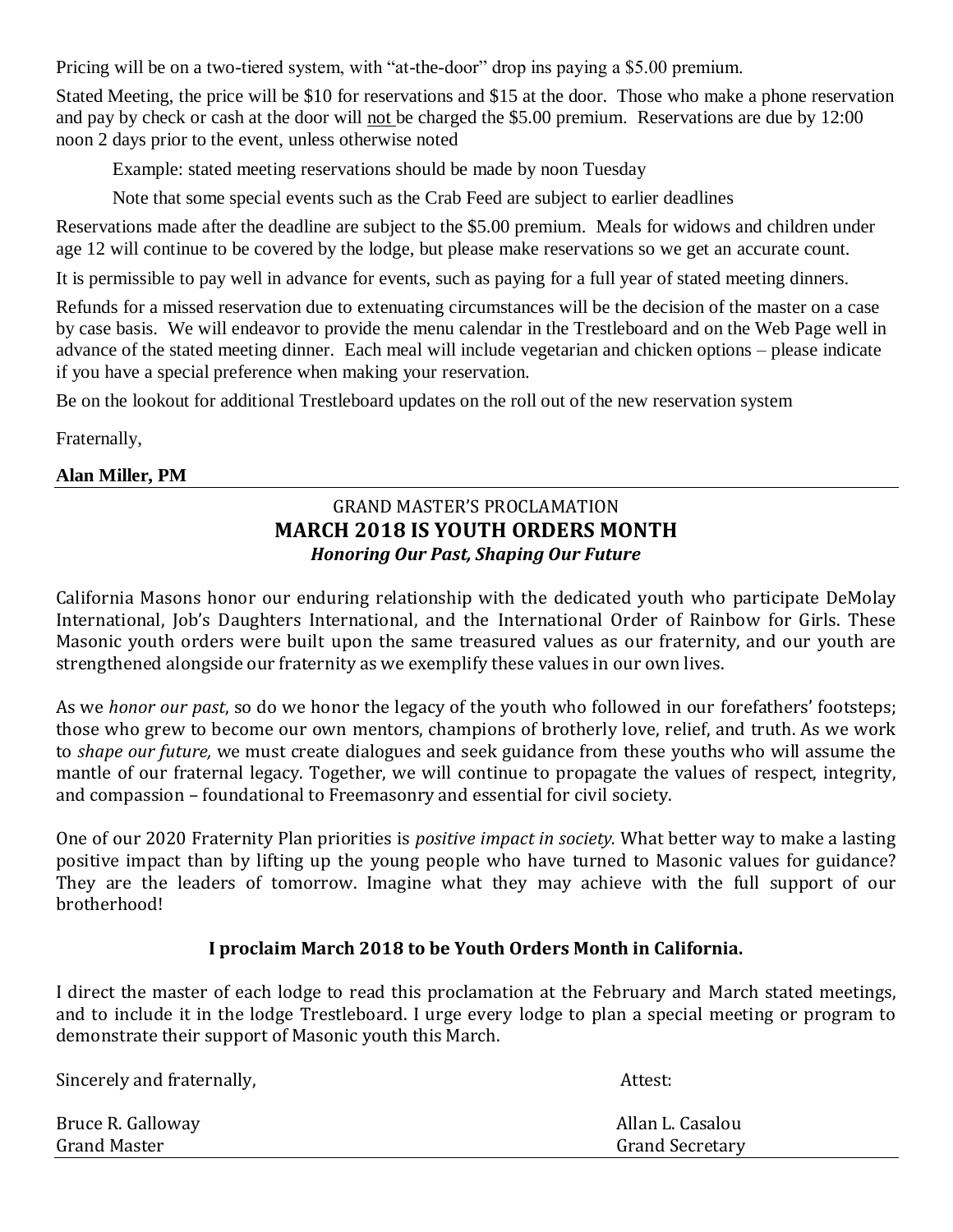#### **2018 LODGE OFFICERS**

| <b>Master</b>          | Earl Love Jr.                                 |
|------------------------|-----------------------------------------------|
|                        | (510) 325-2830 eloveir@hotmail.com            |
| <b>Senior Warden</b>   | <b>Sean Mergy (Danica)</b>                    |
|                        | (925) 766-6881 s.mergy@comcast.net            |
| <b>Junior Warden</b>   | <b>Kendal Mason</b>                           |
|                        | (415) 571-0524 kdms1@yahoo.com                |
| Treasurer              | <b>Ronald Palmer</b>                          |
| <b>Secretary</b>       | Dick Anderson, PM                             |
|                        | Fax (925) 254-3990 Home (925) 686-3930        |
|                        | Toll free (888) 671-4221 dick@orindalodge.org |
| Chaplain               | Mickey M. Ganitch, PM (Barbara)               |
|                        | (510) 352-1257 mbganitch@earthlink.net        |
| <b>Senior Deacon</b>   | <b>Ed Lana (Diana)</b>                        |
|                        | (925) 676-7811ed122@edlana.com                |
| <b>Junior Deacon</b>   | <b>Guss Annan (Nancy)</b>                     |
|                        | (559) 270-4445 gusanan@gmail.com              |
| <b>Senior Steward</b>  | <b>Michael Gooding</b>                        |
|                        | $(510)$ 660-7388 mmmgoodin@yahoo.com          |
| <b>Junior Steward</b>  | <b>Mick Finen</b>                             |
|                        | $(415) 810 - 8060$                            |
| <b>Marshal</b>         | <b>John Densem</b>                            |
|                        | (925) 993-8052 Johnawdensem@gmail.com         |
| Organist               | William O. Richmond, PM (Bonnie)              |
|                        | (510) 531-5078 brich1011@sbcglobal.net        |
| <b>Tiler</b>           | <b>Michael I. Malliarys</b>                   |
|                        | (510) 338-8250 mmaliar@hotmail.com            |
| Officers' Coach        | Donald E. Weisse, Jr., PM (Pat)               |
|                        | $(510) 534 - 8377$                            |
| <b>Officers' Coach</b> | Cary Carlson, PM (Lynne)                      |
|                        | (925) 360-2716 caryorinda122@gmail.com        |
| 305th District         | <b>Greg Thompson</b>                          |
| <b>Inspector</b>       | $(510)$ 215-1592 gregthompson7@yahoo.com      |
| <b>Building Mgr.</b>   | <b>Katie Pintado</b>                          |
|                        | $(925)$ 818-2884 rentorindalodge@gmail.com    |
| <b>Trestleboard</b>    | Vic Vickers (Tye)                             |
|                        | (510) 393-8811 vic@vickers1.com               |
| Webmaster              | <b>Mike Finen</b>                             |
|                        | $(415) 810 - 8060$                            |

# **Orinda Hall Association Board**

| <b>Cary Carlson, PM</b> |
|-------------------------|
| <b>Gary Pear, PM</b>    |
| Ed Lana Jr.             |
| <b>Ben Bloom</b>        |
| <b>Members:</b>         |
| Greg Bloom, PM          |
| Alan Miller, PM         |
| Vic C. Vickers, PM      |
| (E) Earl Love Jr. WM    |
|                         |

### **Orinda Lodge #122 Trustees**

| <b>Chairman</b> | <b>Larry Becker, PM</b>  | 11/2022 |
|-----------------|--------------------------|---------|
|                 | Tom Steig, PM            | 11/2021 |
|                 | <b>Henry Gannett, PM</b> | 11/2020 |
|                 | <b>Greg Bloom, PM</b>    | 11/2019 |
|                 | Tom Kavihi, PM           | 11/2018 |

### **March Birthdays**

5 David Robertson 5 Clark W. Swank 6 Alvin J. Weis PGM 7 Thomas P. MaGee 13 Frederick V. Bowles PM 14 Jon R Blasquez 14 James W. McNamara 19 Dimitri Carapanos 20 Tom PM Kavishi 21 Roland B. Bell 21 Maurice Emile Marcillac 22 Alfonse Martin 26 Henry J. Gannett PM 27 Alexander S. Meloy 28 Richard D. Streeter 31 Michael E. Finein 31 Stanley A. Boren Jr.